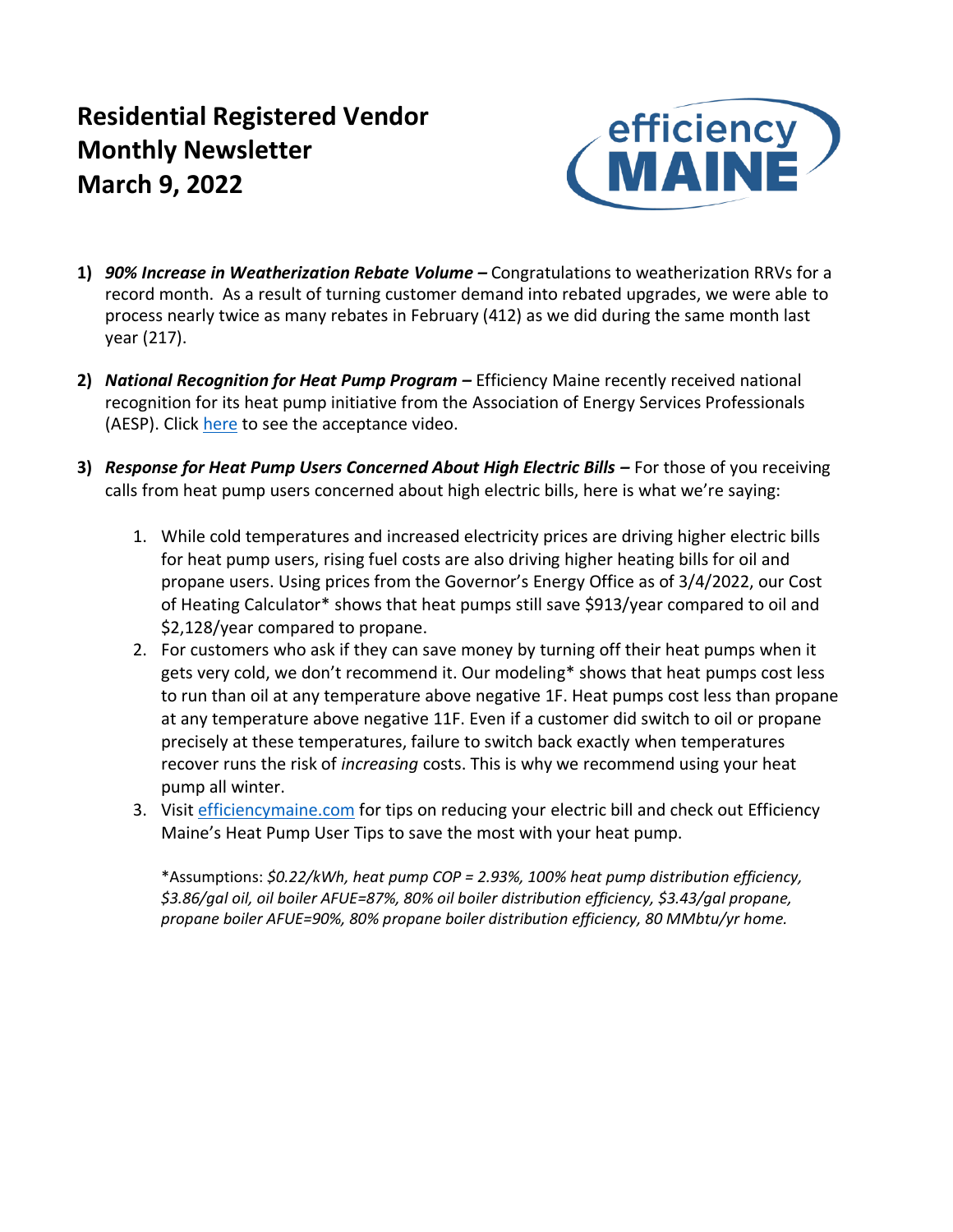**4)** *Heat Pump Eligibility Changes –* We're making it easier for customers to qualify for our heat pump rebates. Heat pumps installed on or after 3/1/2022 will not need to be installed in a primary living area as long as they're used throughout the entire heating season.

We're also removing the following requirements for our Tier 2 and LMI rebates:

- 1. Each system is a single zone
- 2. Wall-mounted indoor unit

We're now asking for the total project cost instead of the cost of each rebated indoor unit and for the system install date instead of the install date for each rebated indoor unit. There are also new fields for the total number of indoor and outdoor units in the project.

We hope these changes help you sell more heat pumps.

- **5)** *Current Forms –* The [weatherization](https://www.efficiencymaine.com/docs/Weatherization-Rebate-Claim-Form.pdf) and [heat pump](https://www.efficiencymaine.com/docs/Residential-Heat-Pump-Rebate-Claim-Form.pdf) rebate claim forms were recently updated. To avoid rebate processing delays, please use current forms.
- **6)** *Tip from the Field* **–** To reduce risk of moisture damage, open-cell spray foam should be installed with a vapor diffusion retarder (e.g., paint or painted sheet rock).
- **7)** *Sales Tool of the Month –* Residential Registered Vendor Logo Efficiency Maine has a set of Residential Registered Vendor logos for vendors to use for marketing purposes. Vendors are welcome to use them on their printed materials, website, social media, and vehicles. Click [here](https://www.efficiencymaine.com/docs/RRV_Logo_Guidelines.pdf) to access the logos and usage guidelines.
- **8)** *Fact of the Month –* Maine's heat pump adoption rate (50 sold per 1,000 households) is more than twice the average for the United States (23). (Source[: The Carbon Switch Newsletter, "Do heat](https://carbonswitch.co/do-heat-pumps-work-in-cold-weather)  [pumps work in cold climates?", February, 2022\)](https://carbonswitch.co/do-heat-pumps-work-in-cold-weather)
- **9)** *Heat Pump Installation Training Opportunities –* The following courses are being offered by Efficiency Maine Registered Trainers.

| <b>Dates</b>   | <b>Course Title</b>  | Location                 | <b>Registration Information</b>     |  |  |
|----------------|----------------------|--------------------------|-------------------------------------|--|--|
| $3/7/2022 -$   | Heat Pump Installer* | Kennebec Valley          | Click for course information        |  |  |
| 3/11/2022      |                      | <b>Community College</b> |                                     |  |  |
| $3/21/2022 -$  | Heat Pump Installer* | Maine Energy             | Click for course information        |  |  |
| 3/25/2022      |                      | Marketer's Association   |                                     |  |  |
| $5/2/2022 -$   | Heat Pump Installer* | <b>Maine Energy</b>      | Click for course information        |  |  |
| 5/6/2022       |                      | Marketer's Association   |                                     |  |  |
| $5/9/2022 -$   | Heat Pump Installer* | Kennebec Valley          | <b>Click for course information</b> |  |  |
| 5/13/2022      |                      | <b>Community College</b> |                                     |  |  |
| $7/18/2022 -$  |                      | Maine Energy             |                                     |  |  |
| 7/22/2022      | Heat Pump Installer* | Marketer's Association   | Click for course information        |  |  |
| $8/8/2022 -$   |                      | <b>Maine Energy</b>      |                                     |  |  |
| 8/12/2022      | Heat Pump Installer* | Marketer's Association   | Click for course information        |  |  |
| $9/26/2022 -$  | Heat Pump Installer* | Maine Energy             | Click for course information        |  |  |
| 9/30/2022      |                      | Marketer's Association   |                                     |  |  |
| $12/19/2022 -$ |                      | Maine Energy             | Click for course information        |  |  |
| 12/23/2022     | Heat Pump Installer* | Marketer's Association   |                                     |  |  |

\* Eligible fo[r Efficiency Maine scholarship](https://www.efficiencymaine.com/docs/RRV-Scholarship-Application.pdf) (50% up to \$500)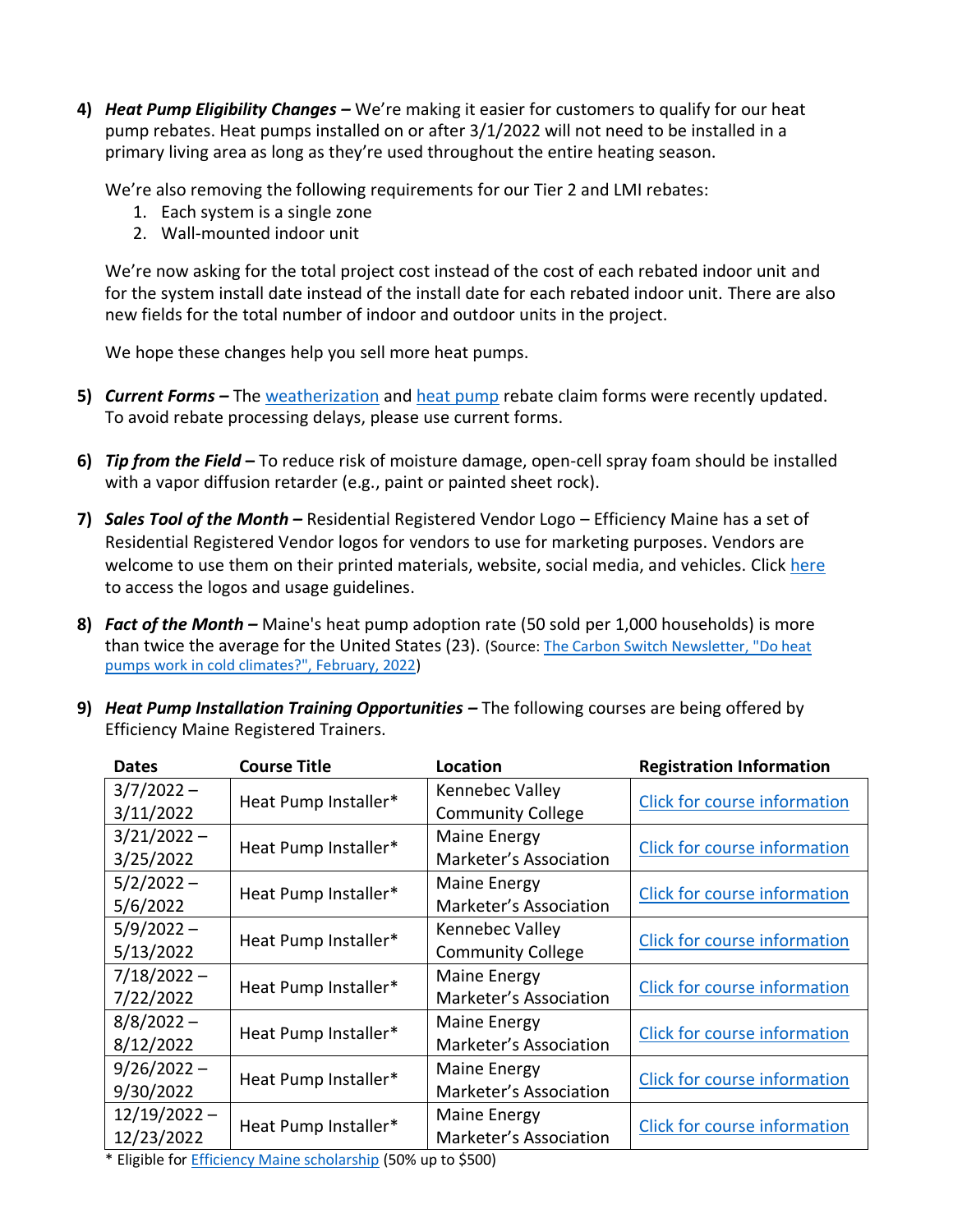- **10)** *Weatherization Training Opportunities –* Build Green Maine is offering BPI Training & Testing classes. If interested, please follow this link to the [BPI course registration.](https://linkprotect.cudasvc.com/url?a=https%3a%2f%2fwww.buildgreenmaine.org%2fbpi-training-course-registration%2f&c=E,1,7Vu-kDkbP6Q1LTPVxRNew1SsKKydKF7tQYlDPgSapMi58kdt7J47xuGEDOxAn1OQ7bp8cpLp3VhJYYOLM3H92MhT6IosyPF0PzD5k2qGPcZCNQ,,&typo=1) You can fill out this [form](https://kvcc.qualtrics.com/jfe/form/SV_5bREoVTtBQShYt8) to request a scholarship from Kennebec Valley Community College (KVCC) for this training.
- **11)** *Exhibiting Opportunities –* We are exhibiting at the following events and invite you to do the same.

| <b>Dates</b>  | Event           | Location                | <b>Registration Information</b> |
|---------------|-----------------|-------------------------|---------------------------------|
| $3/26/2022 -$ | Maine Home Show | Cross Insurance Center, | l Jess Pearl                    |
| 3/27/2022     |                 | <b>Bangor</b>           | jess@greathomeexpo.com          |

## **12)** *Top Weatherization Performers* **(past four months)**

- 1. Evergreen Home Performance
- 2. Seal It Insulation Systems
- 3. Horizon Residential Energy Services

# **13)** *Top Heat Pump Performers* **(past four months)**

- 1. Dave's World
- 2. Royal River Heat Pumps
- 3. Valley Home Services

# **14)** *Top Low-Income Weatherization Performers* **(past four months)**

- 1. Sealed Envelope
- 2. Healthy Home Results
- 3. New England Spray Foam Insulation

# **15)** *Top Low-Income Heat Pump Performers* **(past four months)**

- 1. Valley Home Services Hermon
- 2. Hometown Heat Pumps
- 3. Dave's World Dover Foxcroft
- **16)** *February's 60 loans were down 29% from February of last year and fiscal year-to-date loans are down 21% over last year.* If you don't already have a loan portal ID and password, you can reach our financial services provider (NEIF) by calling our Call Center (866-376-2463).

(Program Results follow on next page)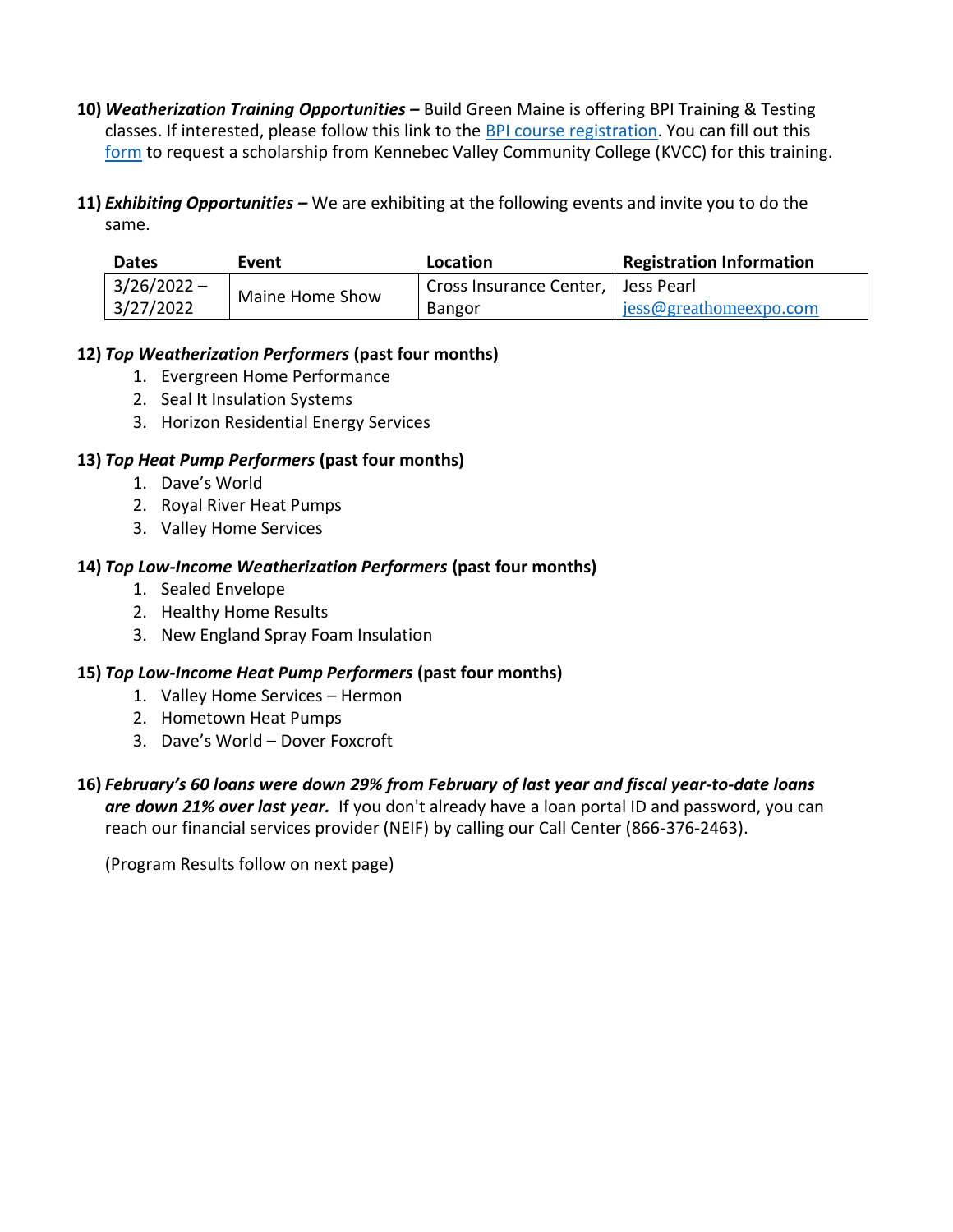#### **PROGRAM RESULTS**

#### **Energy Loans**



# **Home Energy Savings Program (HESP)**



## **HESP Number of Rebates – Last 12 Months**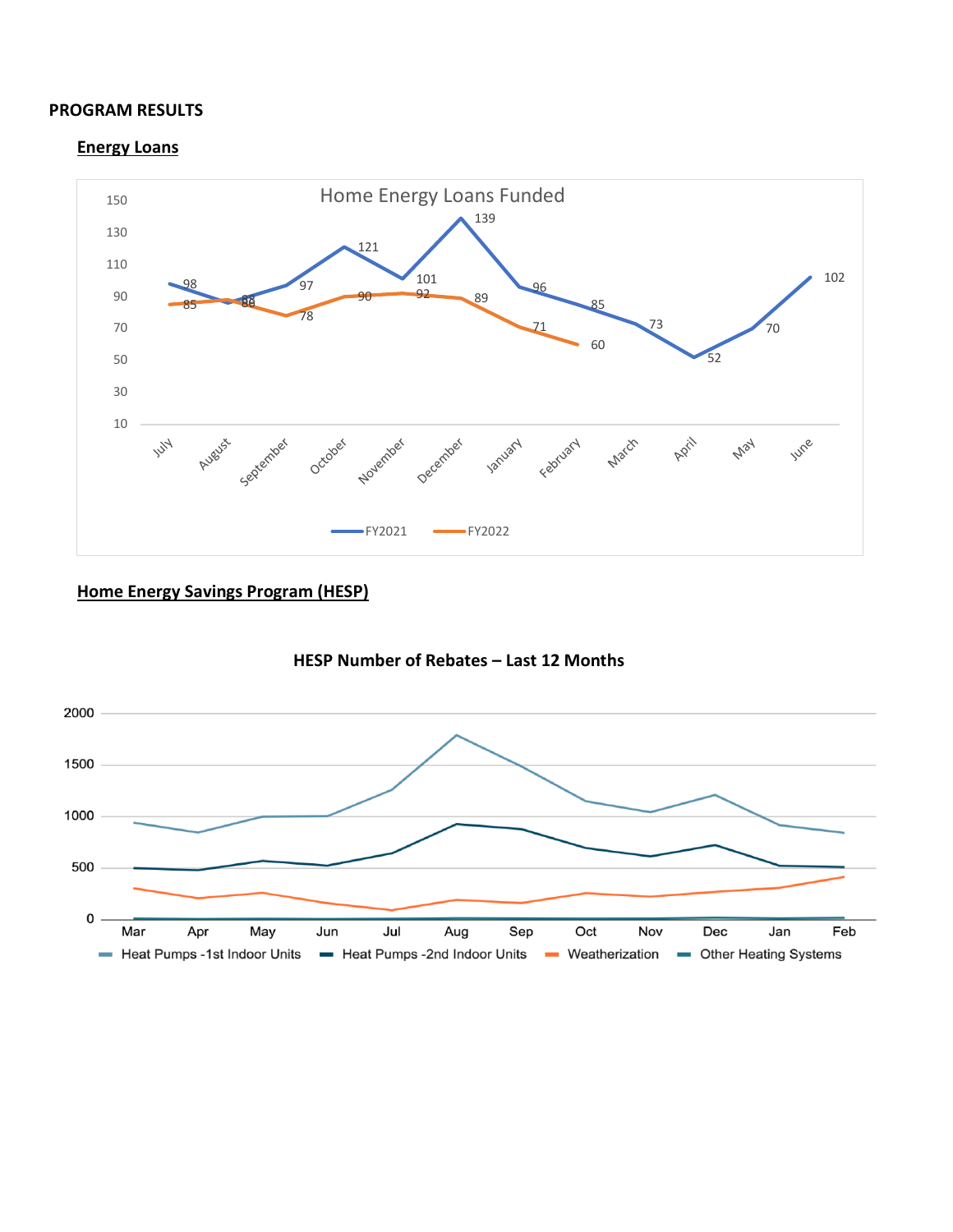|   |                                         | 2021 |     |     |      |                |     |                 |                                   | 2022                                                        |            |       |       |              |
|---|-----------------------------------------|------|-----|-----|------|----------------|-----|-----------------|-----------------------------------|-------------------------------------------------------------|------------|-------|-------|--------------|
| # | <b>HESP Rebate Type</b>                 | Mar  | Apr | May | June | Jul            | Aug | Sep             | Oct                               | <b>Nov</b>                                                  | <b>Dec</b> | Jan   | Feb   | <b>Total</b> |
| 1 | Heat Pumps - 1st<br><b>Indoor Units</b> | 939  | 843 |     |      |                |     |                 | 997 1,001 1,258 1,787 1,486 1,146 | 1,041                                                       | 1,207      | 914   | 840   | 13,459       |
| 2 | Heat Pumps - 2nd<br><b>Indoor Units</b> | 497  | 477 | 567 | 522  | 641            | 924 | 876             | 693                               | 610                                                         | 722        | 520   | 507   | 7,556        |
| 3 | <b>Air Sealing</b>                      | 93   | 71  | 89  | 45   | 28             | 59  | 48              | 70                                | 53                                                          | 76         | 97    | 120   | 849          |
| 4 | Attic Insulation                        | 100  | 63  | 92  | 45   | 28             | 66  | 50              | 85                                | 80                                                          | 95         | 107   | 138   | 949          |
| 5 | <b>Basement</b><br>Insulation           | 77   | 50  | 54  | 50   | 25             | 47  | 41              | 72                                | 60                                                          | 74         | 78    | 100   | 728          |
| 6 | Wall Insulation                         | 33   | 21  | 23  | 17   | 9              | 18  | 20              | 28                                | 28                                                          | 23         | 25    | 54    | 299          |
| 7 | Geothermal HP                           | 4    | 0   | 1   | 0    | 3              | 2   | 1               | 2                                 | 1                                                           | 4          | 3     | 2     | 23           |
| 8 | Pellet Boiler                           | 6    | 4   | 6   | 3    | 5 <sup>1</sup> | 10  | 10 <sub>1</sub> | 7                                 | 9                                                           | 12         | 8     | 13    | 93           |
|   |                                         |      |     |     |      |                |     |                 |                                   | Total 1,749 1,529 1,829 1,683 1,997 2,913 2,532 2,103 1,882 | 2,213      | 1,752 | 1,774 | 23,956       |

## **HESP Number of Rebates – Last 12 Months (DETAILS)**

**Fiscal Year-to-Date Rebate Comparisons**

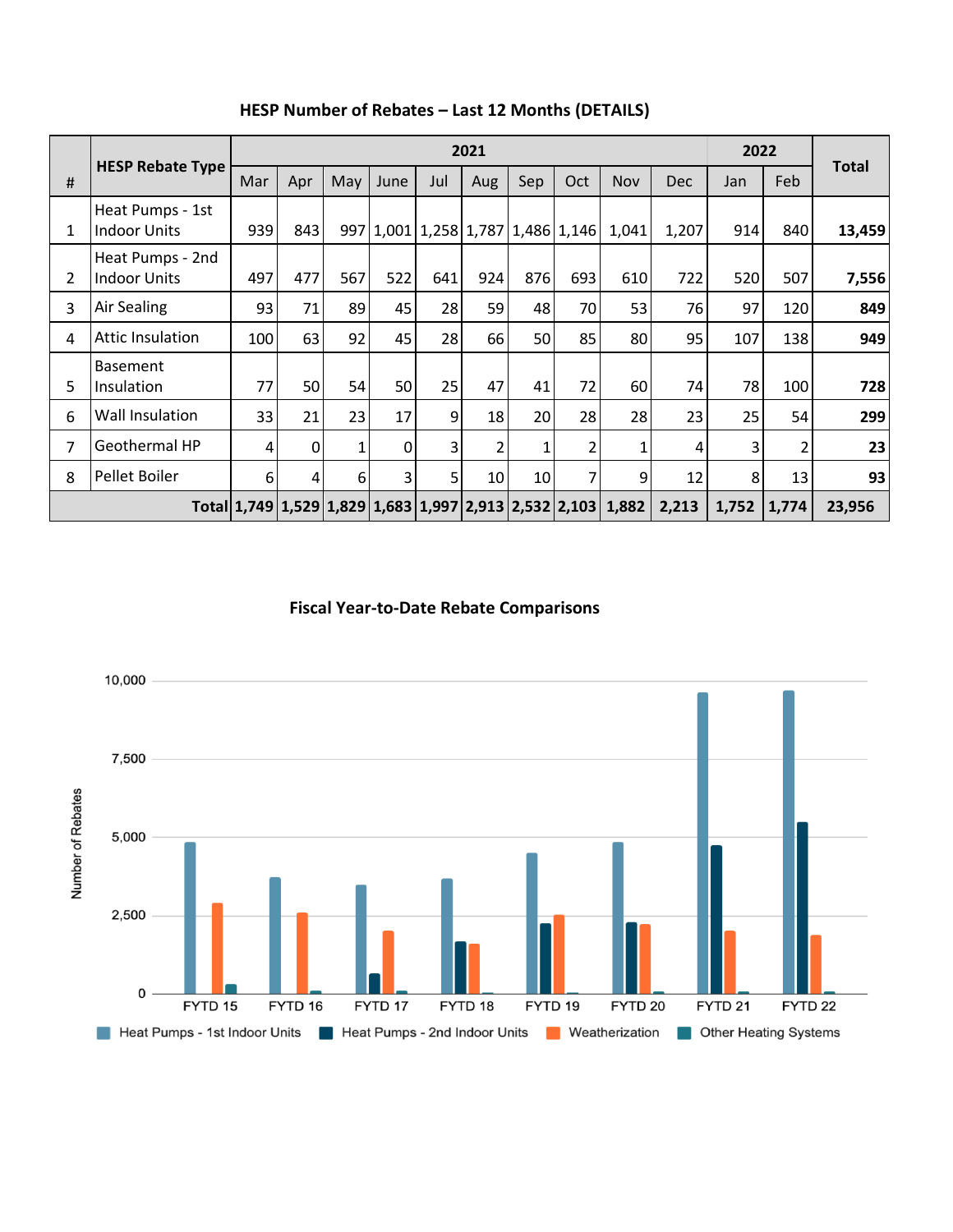| #                                  | <b>HESP Rebate Type</b>         | <b>FYTD 15</b> | <b>FYTD 16</b> | <b>FYTD 17</b> | <b>FYTD 18</b> | <b>FYTD 19</b> | <b>FYTD 201</b> | <b>FYTD 21</b> | <b>FYTD 22</b> |
|------------------------------------|---------------------------------|----------------|----------------|----------------|----------------|----------------|-----------------|----------------|----------------|
| 1                                  | Heat Pumps - 1st Indoor Units   | 4,847          | 3,732          | 3,477          | 3,678          | 4,500          | 4,865           | 9,628          | 9,679          |
| 2<br>Heat Pumps - 2nd Indoor Units |                                 | 0              | $\overline{0}$ | 653            | 1,695          | 2,255          | 2,303           | 4,765          | 5,493          |
| 3                                  | Air Sealing                     | 1,512          | 1,225          | 903            | 718            | 934            | 809             | 673            | 551            |
| 4                                  | Attic Insulation                | 703            | 767            | 608            | 485            | 768            | 681             | 617            | 649            |
| 5                                  | <b>Basement Insulation</b>      | 557            | 437            | 351            | 270            | 588            | 543             | 518            | 497            |
| 6                                  | Wall Insulation                 | 135            | 170            | 173            | 125            | 256            | 203             | 210            | 205            |
| 7                                  | <b>Geothermal HP</b>            | 65             | 43             | 56             | 14             | 16             | 21              | 20             | 18             |
| 8                                  | Pellet Boiler                   | 244            | 62             | 63             | 46             | 37             | 48              | 55             | 74             |
|                                    | <b>Total Measures Installed</b> | 8,063          | 6,436          | 6,284          | 7,031          | 9,354          | 9,473           | 16,486         | 17,166         |

## **Fiscal Year-to-Date Rebate Comparisons (DETAILS)**

### **Low Income Program**

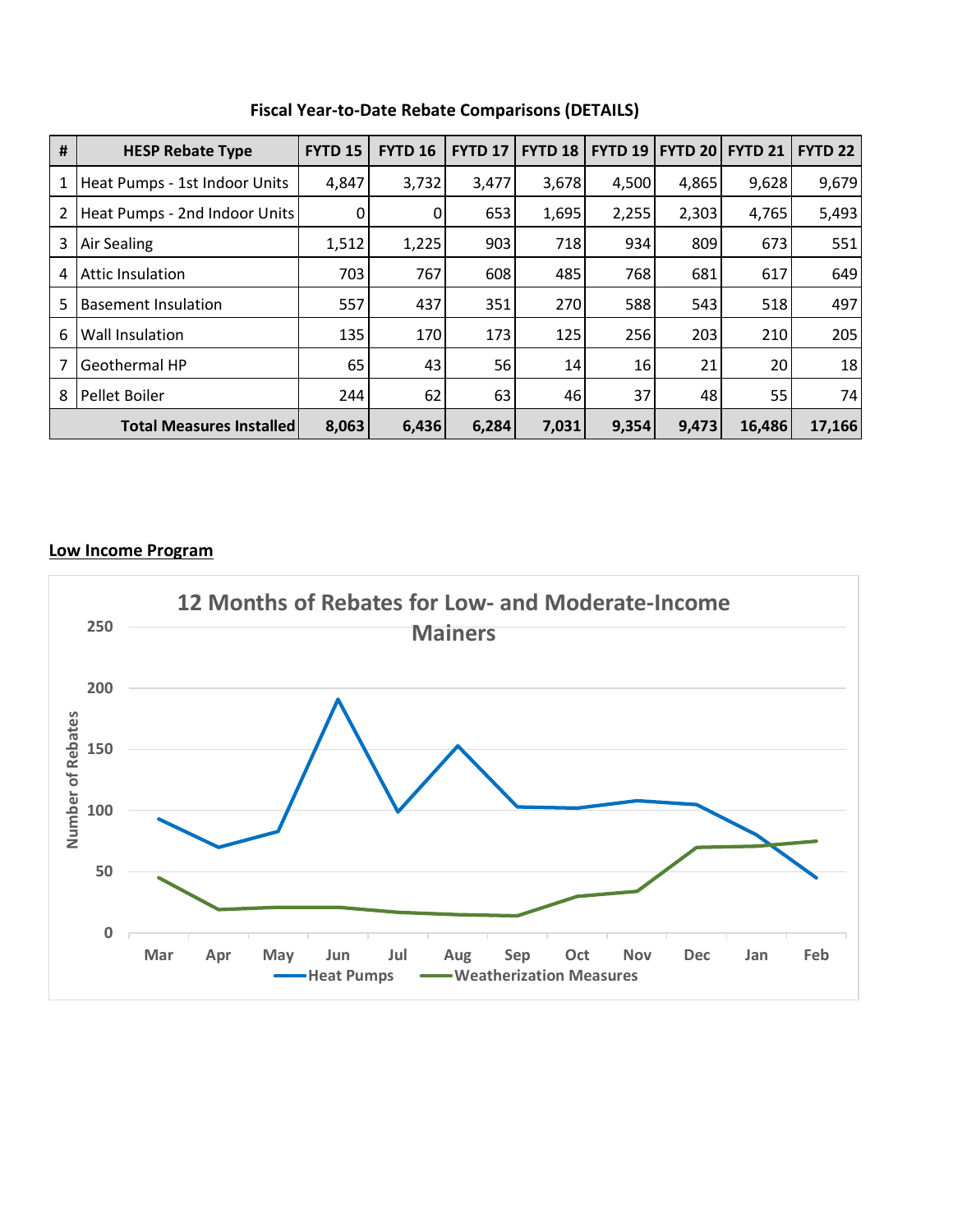